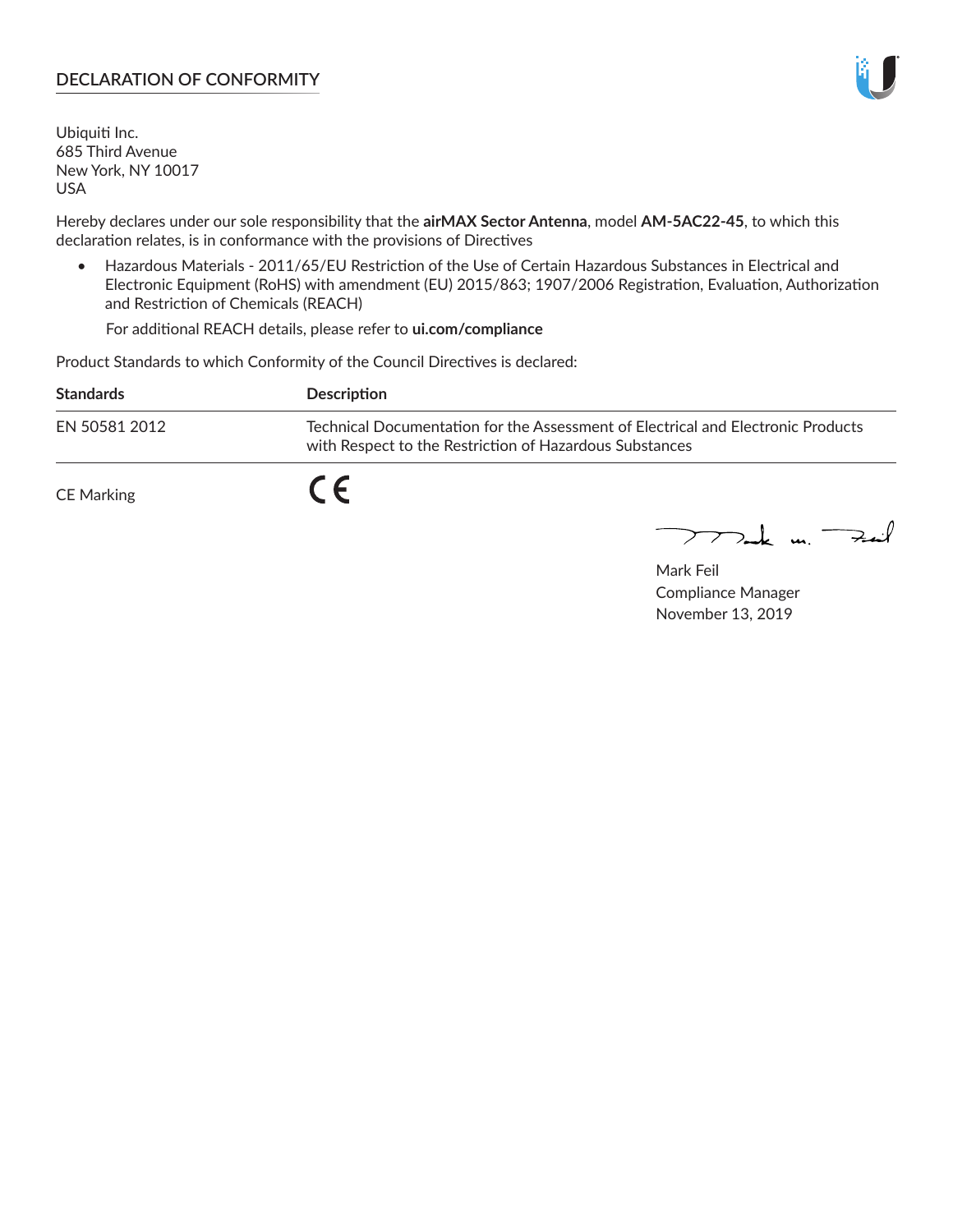# **DECLARATION OF CONFORMITY**



## **български** [Bulgarian]

С настоящото UBIQUITI декларира, че това устройство AM-5AC22-45 отговаря на основните изисквания и други приложими разпоредби на Директива 2011/65/ЕС с изменение (ЕС) 2015/863.

## **Hrvatski** [Croatian]

Tvrtka UBIQUITI ovim putem izjavljuje da je ovaj uređaj AM-5AC22-45 u skladu s osnovnim zahtjevima i ostalim bitnim odredbama direktiva 2011/65/EU i dopunom (EU) 2015/863.

# **Čeština** [Czech]

Společnost UBIQUITI tímto prohlašuje, že zařízení AM-5AC22-45 splňuje základní požadavky a jiné související podmínky směrnice 2011/65/EU a dodatku (EU) 2015/863.

### **Dansk** [Danish]

Hermed erklærer UBIQUITI, at denne AM-5AC22-45-enhed overholder de essentielle krav og andre relevante bestemmelser i direktivet 2011/65/EU med tillæg (EU) 2015/863.

### **Nederlands** [Dutch]

UBIQUITI verklaart hierbij dat dit AM-5AC22-45-apparaat voldoet aan de essentiële vereisten en andere relevante voorwaarden uit de Europese richtlijn 2011/65/EU en gedelegeerde richtlijn (EU) 2015/863.

#### **English**

Hereby, UBIQUITI, declares that this AM-5AC22-45 device, is in compliance with the essential requirements and other relevant provisions of Directive 2011/65/EU with amendment (EU) 2015/863.

### **Eesti keel** [Estonian]

Käesolevaga kinnitab UBIQUITI, et antud AM-5AC22-45 seade vastab direktiivis 2011/65/EL välja toodud põhilistele nõuetele ning muudele asjakohastele sätetele, koos parandusega (EL) 2015/863.

## **Suomi** [Finnish]

UBIQUITI vakuuttaa täten, että tämä AM-5AC22-45-laite on direktiivien 2011/65/EU ja (EU) 2015/863 oleellisten vaatimusten ja muiden ehtojen mukainen.

#### **Français** [French]

Par les présentes, UBIQUITI déclare que ce dispositif AM-5AC22-45 est conforme aux exigences essentielles et aux autres dispositions pertinentes de la directive 2011/65/UE avec l'amendement (UE) 2015/863.

## **Deutsch** [German]

UBIQUITI erklärt hiermit, dass dieses Gerät AM-5AC22-45 den grundlegenden Anforderungen und anderen relevanten Bestimmungen der Richtlinien 2011/65/EU und (EU) 2015/863 entspricht.

#### **Ελληνικά** [Greek]

Δια του παρόντος η UBIQUITI δηλώνει ότι αυτή η συσκευή AM-5AC22-45 συμμορφώνεται με τις βασικές απαιτήσεις και άλλες σχετικές διατάξεις της Οδηγίας 2011/65/ΕΕ με την τροποποίηση (ΕΕ) 2015/863.

## **Magyar** [Hungarian]

Az UBIQUITI kijelenti, hogy a(z) AM-5AC22-45 számú eszköz megfelel a 2011/65/EU irányelv (EU) 2015/863. számú módosítása alapvető követelményeinek és egyéb vonatkozó rendelkezéseinek.

#### **Íslenska** [Icelandic]

UBIQUITI lýsir því hér með yfir að AM-5AC22-45 er í samræmi við nauðsynlegar kröfur og önnur viðeigandi ákvæði í tilskipun 2011/65/EU ásamt viðbótum í (EU) 2015/863.

#### **Italiano** [Italian]

Con la presente, UBIQUITI dichiara che il presente dispositivo AM-5AC22-45 è conforme ai requisiti essenziali e alle altre disposizioni pertinenti della direttiva 2011/65/UE con l'emendamento (UE) 2015/863.